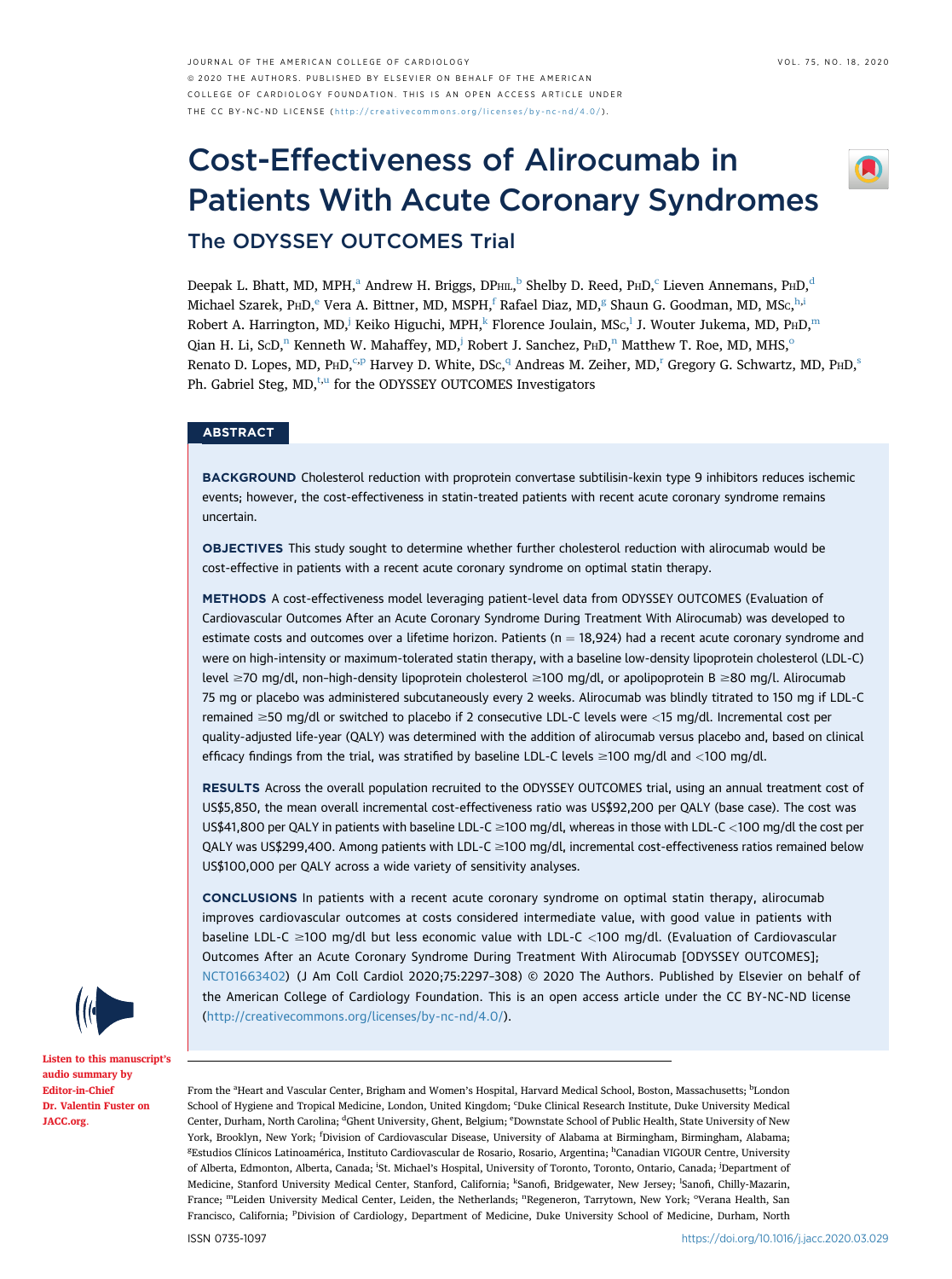#### ABBREVIATIONS AND ACRONYMS

ACS = acute coronary syndrome(s)

CEAC = cost-effectiveness acceptability curve

CI = confidence interval

EQ-5D-3L = EuroQol 5-dimensional 3-level

HR = hazard ratio

ICER = incremental costeffectiveness ratio

ITT = intention to treat

LDL-C = low-density lipoprotein cholesterol

PCSK9 = proprotein convertase subtilisin-kexin type 9

QALY = quality-adjusted life-year

WTP = willingness-to-pay

**P** otent reduction of low-density lipo-<br>protein cholesterol (LDL-C) with pro-<br>protein convertase subtilisin–kexin<br>type 9 (PCSK9) inhibition improves cardiovasprotein cholesterol (LDL-C) with proprotein convertase subtilisin-kexin type 9 (PCSK9) inhibition improves cardiovascular outcomes in high-risk patients (1–[3\)](#page-10-0). Both the ODYSSEY OUTCOMES (Evaluation of Cardiovascular Outcomes After an Acute Coronary Syndrome During Treatment With Alirocumab) [\(1\)](#page-10-0) and FOURIER (Further Cardiovascular Outcomes Research with PCSK9 Inhibition in Subjects with Elevated Risk) ([3](#page-10-1)) trials demonstrated a 15% relative risk reduction in their respective primary endpoints, with excellent safety and tolerability. Furthermore, in the ODYSSEY OUTCOMES trial, alirocumab, compared with placebo, when added to maximum-tolerated high-intensity statin therapy was associated with a 15% lower allcause mortality [\(1,](#page-10-0)[2\)](#page-10-2).

ODYSSEY OUTCOMES demonstrated significant reductions in the occurrence of first ischemic events, and this effect was enhanced when total events were considered ([4\)](#page-10-3). Indeed, the total number of nonfatal cardiovascular events and deaths prevented by alirocumab was nearly twice the number of first events prevented. Despite evidence of substantial reductions in fatal and nonfatal events stemming from LDL-C lowering with PCSK9 inhibition, the cost of these monoclonal antibodies and associated administrative restrictions on their use have limited their uptake into clinical practice ([5](#page-10-4)).

#### SEE PAGE 2309

Evidence on their cost-effectiveness versus other medical interventions in well-defined populations may help to align access to these therapies with their incremental value. Several cost-effectiveness analyses have been conducted to better ascertain value (6–[12](#page-10-5)). The first 2 modeled treatment benefit without using any data from FOURIER or ODYSSEY OUT-COMES [\(6](#page-10-5),[8\)](#page-10-6). Subsequent analyses used data from either FOURIER ([7](#page-10-7),9-[11\)](#page-10-8) or ODYSSEY OUTCOMES ([12\)](#page-10-9);

<span id="page-1-3"></span><span id="page-1-2"></span><span id="page-1-1"></span><span id="page-1-0"></span>Carolina; <sup>q</sup>Green Lane Cardiovascular Services Auckland City Hospital, Auckland, New Zealand; <sup>r</sup>Department of Medicine III, Goethe University, Frankfurt am Main, Germany; <sup>s</sup>Division of Cardiology, University of Colorado School of Medicine, Aurora, Colorado; <sup>t</sup>Assistance Publique-Hôpitaux de Paris, Hôpital Bichat, Université de Paris, French Alliance for Cardiovascular Trials, Institut National de la Santé et de la Recherche Médicale U1148, Paris, France; and the "National Heart and Lung Institute, Imperial College, Royal Brompton Hospital, London, United Kingdom. Supported by Sanofi and Regeneron Pharmaceuticals, Inc. Editorial assistance was funded by Fondation Assistance Publique-Hôpitaux de Paris (Paris, France). Sanofi and Regeneron Pharmaceuticals were involved in the study design, collection, analysis, and interpretation of the data, and in the development and review of this manuscript. The decision to submit the manuscript for publication was made by the authors. Dr. Bhatt has served on the Advisory Boards of Cardax, Cereno Scientific, Elsevier Practice Update Cardiology, Medscape Cardiology, PhaseBio, PLx Pharma, and Regado Biosciences; has served on the Boards of Directors of Boston Veteran Affairs Research Institute, Society of Cardiovascular Patient Care, and TobeSoft; has chaired the American Heart Association Quality Oversight Committee; has served on the Data Monitoring Committees of Baim Institute for Clinical Research (formerly Harvard Clinical Research Institute, for the POR-TICO trial, funded by St. Jude Medical, now Abbott), Cleveland Clinic (including for the ExCEED trial, funded by Edwards), Duke Clinical Research Institute, Mayo Clinic, Mount Sinai School of Medicine (for the ENVISAGE trial, funded by Daiichi-Sankyo), and Population Health Research Institute; has received honoraria from the American College of Cardiology (senior associate editor, Clinical Trials and News, [ACC.org;](http://ACC.org) vice-chair, ACC Accreditation Committee), Baim Institute for Clinical Research (formerly Harvard Clinical Research Institute; RE-DUAL PCI clinical trial steering committee funded by Boehringer Ingelheim; AEGIS-II executive committee funded by CSL Behring), Belvoir Publications (Editor-in-Chief, Harvard Heart Letter), Duke Clinical Research Institute (clinical trial steering committees, including for the PRONOUNCE trial, funded by Ferring Pharmaceuticals), HMP Global (Editor-in-Chief, Journal of Invasive Cardiology), Journal of the American College of Cardiology (guest editor, associate editor), Medtelligence/ReachMD (Continuing Medical Education Steering Committees), Population Health Research Institute (for the COMPASS operations committee, publications committee, steering committee, and U.S. national coleader, funded by Bayer), Slack Publications (chief medical editor, *Cardiology Today's Intervention*), Society of Cardiovascular Patient Care (secretary/ treasurer), WebMD (Continuing Medical Education Steering Committees), Clinical Cardiology (deputy editor), NCDR-ACTION Registry Steering Committee (chair), and VA CART Research and Publications Committee (chair); has received research funding from Abbott, Afimmune, Amarin, Amgen, AstraZeneca, Bayer, Boehringer Ingelheim, Bristol-Myers Squibb, Cardax, Chiesi, CSL Behring, Eisai, Ethicon, Ferring Pharmaceuticals, Forest Laboratories, Fractyl, Idorsia, Ironwood, Ischemix, Lexicon, Lilly, Medtronic, Pfizer, PhaseBio, PLx Pharma, Regeneron, Roche, Sanofi, Synaptic, and The Medicines Company; has received royalties from Elsevier (editor, Cardiovascular Intervention: A Companion to Braunwald's Heart Disease); has served as a site coinvestigator for Biotronik, Boston Scientific, CSI, St. Jude Medical (now Abbott), and Svelte; has served as a trustee of American College of Cardiology; and has performed unfunded research for FlowCo, Merck, Novo Nordisk, and Takeda. Dr. Briggs has received consulting fees from Amgen and Sanofi. Dr. Reed has received research support from Abbott Vascular, Alexion, Amgen, Amylin Pharmaceuticals, AstraZeneca, Janssen R&D, Lundbeck Pharmaceuticals, Genzyme, Merck & Co., MonterisTESARO, the Food and Drug Administration, and the Medical Device Innovation Consortium; has served as a consultant for Sanofi, Regeneron, Minomic International, Novo Nordisk, PHAR, and the National Institutes of Health; has served on the Advisory Board of Sarepta; and has served as a reviewer for PhRMA Foundation and the National Institutes of Health. Dr. Annemans has received research grants from Amgen; and has received personal fees for lectures to and participation on Advisory Boards from Amgen and Sanofi. Dr. Szarek has served as a consultant to or on Advisory Boards (or both) for CiVi, Resverlogix, Baxter, Esperion, and Regeneron Pharmaceuticals; has served on the Data Safety Monitoring Boards of Resverlogix and Baxter; and has served on the Steering Committees of Sanofi and Regeneron. Dr. Bittner has received research grants from Amgen, DalCor, Esperion, Sanofi, AstraZeneca,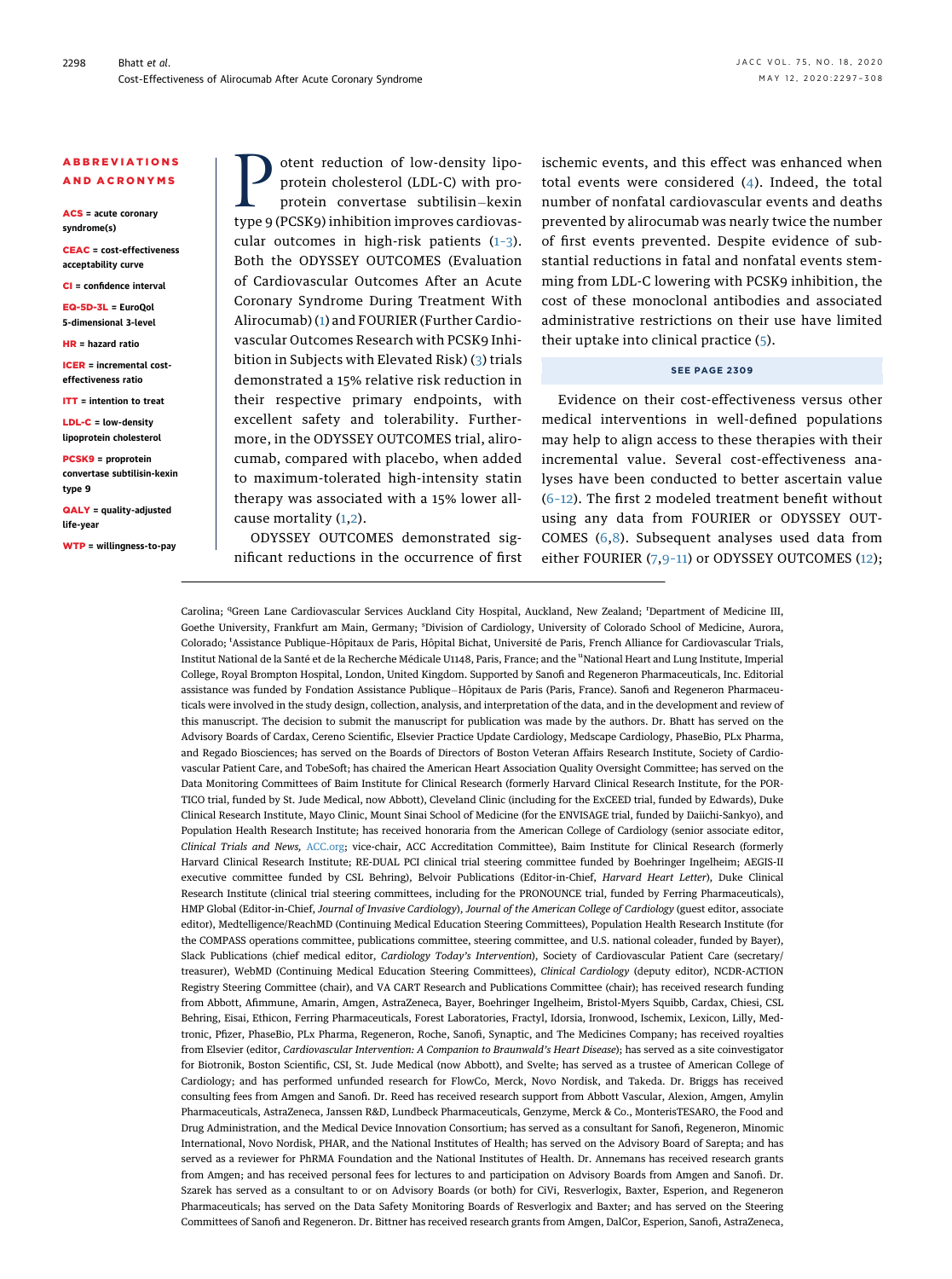however, all analyses used a Markov-based approach, which relied heavily on aggregate trial data and assumptions from outside the trial and only 1 analysis ([11\)](#page-10-10) utilized the lower list price. Thus, these models have not provided compelling economic support for this drug class. To evaluate how the recent evolution in pricing and a different modeling approach affect the estimated long-term cost-effectiveness

Bayer Healthcare, and The Medicines Company; has received honoraria from the American College of Cardiology, American Heart Association, and National Lipid Association; has served as a consultant to and on an Advisory Board for Sanofi; has served on the Steering Committee of ODYSSEY OUTCOMES trial; has served as the national coordinator for the CLEAR and DAL-GENE trials; has served as coinvestigator between University of Alberta School of Public Health and Amgen; and has served as site principal investigator for the ORION IV trial. Dr. Diaz has received research grants from Sanofi, DalCor Pharmaceuticals, Population Health Research Institute, Duke Clinical Research Institute, the TIMI group, Amgen, Cirius, Montreal Health Innovations Coordinating Center, and Lepetit; and has received personal fees for being a member of the Executive Steering Committees of Amgen and Cirius. Dr. Goodman has received research grants from Daiichi-Sankyo, Luitpold Pharmaceuticals, Merck, Novartis, Servier, Regeneron Pharmaceuticals, Sanofi, Amgen, AstraZeneca, Bayer, Boehringer Ingelheim, Bristol-Myers Squibb, CSL Behring, Eli Lilly, Pfizer, and Tenax Therapeutics; has received honoraria from Bristol-Myers Squibb, Eli Lilly, Esperion, Fenix Group International, Ferring Pharmaceuticals, Merck, Novartis, Pfizer, Servier, Regeneron Pharmaceuticals, Sanofi, Amgen, AstraZeneca, Bayer, and Boehringer Ingelheim; has served as a consultant or on Advisory Boards (or both) for AstraZeneca, Boehringer Ingelheim, Bristol-Myers Squibb, Eli Lilly, HLS Therapeutics, Pfizer, Servier, Tenax Therapeutics, Sanofi, Amgen, and Bayer; has received honoraria for Data & Safety Monitoring Committee member meetings from GlaxoSmithKline and Novo Nordisk; and has received honoraria for Advisory Board and Steering Committee member activities from Johnson & Johnson/Janssen. Dr. Harrington has received research grants (all related to serving on Data Safety Monitoring Boards) from AstraZeneca, Janssen, and Bristol-Myers Squibb; has served on Advisory Boards for Gilead (uncompensated) and WebMD; and has served on the Boards of Directors (unpaid) for the American Heart Association and Stanford HealthCare. Ms. Higuchi is an employee of Sanofi; and has received stock and options as part of her compensation. Ms. Joulain is an employee of and holds stock in Sanofi. Dr. Jukema has received research grants from the Netherlands Heart Foundation, the Interuniversity Cardiology Institute of the Netherlands, and the European Commission Seventh Framework Programme; and has received research support from Amgen, Astellas, AstraZeneca, Athera, Biotronik, Boston Scientific, Daiichi-Sankyo, Lilly, Medtronic, Merck-Schering-Plough, Pfizer, Roche, Sanofi, The Medicines Company, and CardioVascular Research of the Netherlands. Ms. Li is an employee of Regeneron Pharmaceuticals; and has received stock options as part of her compensation. Dr. Mahaffey has received grants from Afferent, Amgen, Apple, Astra-Zeneca, Cardiva Medical, Daiichi-Sankyo, Ferring Pharmaceuticals, Google (Verily), Johnson and Johnson, Luitpold, Medtronic, Merck, the National Institutes of Health, Novartis, Sanofi, St. Jude Medical, Tenax Therapeutics; and has received personal fees from consulting or other services (including Continuing Medical Education) from Abbott, Ablynx, AstraZeneca, Baim Institute, Boehringer Ingelheim, Bristol-Myers Squibb, Elsevier, GlaxoSmithKline, Johnson and Johnson, Medergy, Medscape, Mitsubishi, Myokardia, the National Institutes of Health, Novartis, Novo Nordisk, Portola, Radiometer, Regeneron, SmartMedics, Springer Publishing, and University of California, San Francisco. Dr. Sanchez is an employee of Regeneron Pharmaceuticals; and has received stock options as part of his compensation. Dr. Roe has received prior research grant funding from Sanofi, AstraZeneca, Patient Centered Outcomes Research Institute, Ferring Pharmaceuticals, Myokardia, Familial Hypercholesterolemia Foundation, and Bayer; has received personal fees for consulting from AstraZeneca, Amgen, Cytokinetics, Eli Lilly, Janssen Pharmaceuticals, Regeneron, Pfizer, and Signal Path; has received personal fees for service on a clinical endpoint adjudication committee from Eli Lilly, Novo Nordisk, and Sanofi; has received personal fees for service on a Data Safety Monitoring Committee from Roche-Genentech; has received personal fees for service on a data safety monitoring committee from Regeneron; and has received personal fees for service as an Associate Editor for the American Heart Journal from Elsevier Publishers. Dr. Lopes has received research grants from Amgen, Bristol-Myers Squibb, GlaxoSmithKline, Pfizer, and Sanofi; and has received personal fees from Bayer, Boehringer Ingelheim, Bristol-Myers Squibb, Daiichi-Sankyo, GlaxoSmithKline, Medtronic, Merck, Pfizer, and Portola. Dr. White has received grant support paid to the institution and fees for serving on Steering Committees of the ODYSSEY trial from Sanofi and Regeneron Pharmaceuticals, of the ACCELERATE study from Eli Lilly, of the STRENGTH trial from Omthera Pharmaceuticals, of the SPIRE trial from Pfizer USA, and of the HEART-FID study from American Regent, of the CAMELLIA study from Eisai Inc., of the DAL-GENE study from DalCor Pharma UK Inc., of the AEGIS-II study from CSL Behring, of the SCORED and SOLOIST-WHF trials from Sanofi Australia Pty Ltd., and of the CLEAR OUTCOMES study from Esperion Therapeutics Inc.; has served on the Advisory Boards for Actelion and Sirtex; and has received lecture fees from AstraZeneca. Dr. Zeiher has received fees for serving on the Steering Committee of the ODYSSEY OUTCOMES trial from Sanofi; and has received Advisory Board and/or speaker fees from Sanofi, Amgen, Boehringer Ingelheim, Bayer, Lilly, Novartis, Novo Nordisk, Pfizer, AstraZeneca, and Vifor. Dr. Schwartz has received research grants paid to the University of Colorado from Resverlogix, Sanofi, The Medicines Company, and Roche; and a coinventor of pending U.S. patent 62/806,313 ("Methods of Reducing Cardiovascular Risk") assigned in full to the University of Colorado. Dr. Steg has received grants and nonfinancial support (as cochair of the ODYSSEY OUTCOMES trial, his institution has received funding for his time devoted to trial coordination, and he has received support for some travel related to trial meetings) from Sanofi; has received research grants and personal fees from Bayer (Steering Committee of MARINER, grant for epidemiological study), Merck (speaker fees, grant for epidemiological studies), Sanofi (cochair of the ODYSSEY OUTCOMES and of the SCORED trials; consulting, speaking), Servier (chair of the CLARIFY registry; grant for epidemiological research), and Amarin (Executive Steering Committee of the REDUCE-IT trial; consulting); has received personal fees from Amgen, Bristol-Myers Squibb, Boehringer Ingelheim, Pfizer, Novartis, Regeneron Pharmaceuticals, Lilly, and AstraZeneca; and has a European application number/patent number, issued October 26, 2016 (number 15712241.7), for a method for reducing cardiovascular risk. The authors attest they are in compliance with human studies committees and animal welfare regulations of the authors' in-

stitutions and Food and Drug Administration guidelines, including patient consent where appropriate. For more information, visit the JACC [author instructions page](http://www.onlinejacc.org/content/instructions-authors).

Manuscript received February 12, 2020; accepted March 6, 2020.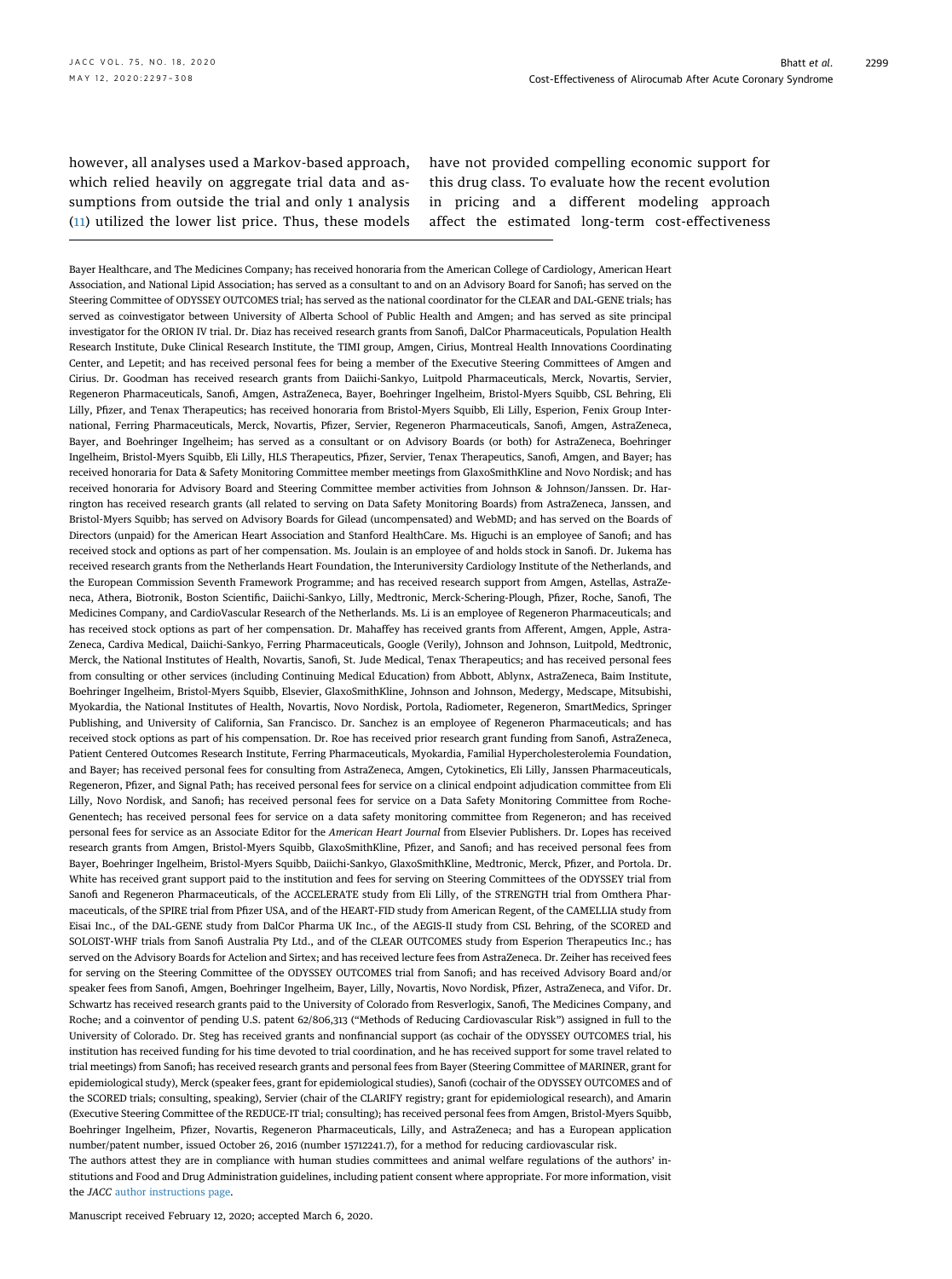of alirocumab, we undertook a trial-based costeffectiveness analysis using ODYSSEY OUTCOMES patient-level data from the perspective of a U.S. private payer.

# **METHODS**

PATIENT POPULATION. The ODYSSEY OUTCOMES trial design has been described ([13\)](#page-10-11). Briefly, the study enrolled 18,924 patients 1 to 12 months post–acute coronary syndrome (ACS) to evaluate the cardiovascular efficacy and safety of adding alirocumab to high-intensity or maximum-tolerated doses of statins. Patients were  $\geq 40$  years of age, had provided written informed consent, been hospitalized with ACS 1 to 12 months before randomization, and had LDL-C levels  $\geq$ 70 mg/dl (1.81 mmol/l) or non-highdensity lipoprotein cholesterol levels  $\geq 100$  mg/dl (2.59 mmol/l) or apolipoprotein B levels  $\geq 80$  mg/dl after  $\geq$  weeks of stable treatment with atorvastatin 40 to 80 mg daily, rosuvastatin 20 to 40 mg daily, or the maximum tolerated dose of one of these statins. After a pre-randomization run-in phase, patients were randomly assigned (1:1) to blinded treatment with alirocumab 75 mg or matching placebo, given by subcutaneous injection every 2 weeks (see [Supplemental Methods\)](https://doi.org/10.1016/j.jacc.2020.03.029). The patients were followed for a median of 2.8 years (interquartile range: 2.3 to 3.4 years).

COST-EFFECTIVENESS MODEL STRUCTURE. Unlike previous cost-effectiveness analyses, which used Markov models (6–[12\)](#page-10-5), a trial-based model utilizing patient-level data from ODYSSEY OUTCOMES was developed to model costs and outcomes over a lifetime horizon. [Supplemental Figure 1](https://doi.org/10.1016/j.jacc.2020.03.029) presents the inputs and outputs of the ODYSSEY OUTCOMES–based cost-effectiveness model. In the base-case analysis, we used the intention-to-treat (ITT) population and the impact on all-cause death observed from the trial. Cardiovascular events of interest were fatal and nonfatal myocardial infarction, nonfatal ischemic stroke, unstable angina requiring hospitalization, and coronary revascularization. Death was modeled separately to avoid double counting events.

SURVIVAL AND EVENT RATE EXTRAPOLATION. To extrapolate life expectancy using within-trial data, the survival probability for patients in the placebo arm was estimated using methods described by Nelson et al. ([14\)](#page-10-12). With this approach, the cumulative hazard function for all-cause death was estimated from the trial using a left-truncated and rightcensored age–time scale based on a Cox proportional hazards model. With this age-based model that

<span id="page-3-0"></span>

| <b>TABLE 1 Estimated Annual Health-Care Costs</b>                                 |                                 |  |  |  |  |  |
|-----------------------------------------------------------------------------------|---------------------------------|--|--|--|--|--|
| Event                                                                             | Cost $(\pm 10\%)$               |  |  |  |  |  |
| Cardiovascular death                                                              | 20,225<br>$(18, 203 - 22, 248)$ |  |  |  |  |  |
| Nonfatal myocardial infarction<br>(without revascularization)                     | 18.682<br>$(16.814 - 20.550)$   |  |  |  |  |  |
| Nonfatal ischemic stroke                                                          | 12.617<br>$(11, 355 - 13, 879)$ |  |  |  |  |  |
| Ischemia-driven revascularization or unstable<br>angina reguiring hospitalization | 39,531<br>$(35,578 - 43,484)$   |  |  |  |  |  |
| Costs are expressed in 2018 U.S. dollars.                                         |                                 |  |  |  |  |  |

incorporates observed survival across ages of patients represented in the trial, a fourth order of age polynomial was fitted as reference survival probability. Life expectancy for each patient in the placebo arm of the trial was extrapolated with this model, accounting for the following baseline covariates: hypertension; anxiety; time from ACS event to randomization; diabetes; and sex. To reduce prolonged survival probabilities beyond age 80 years, a Gompertz model (a 2-parameter exponential death acceleration function suggested by Nelson et al.  $[14]$  $[14]$  $[14]$ ) was used wherein the acceleration factor was consistent with that of Nelson et al.  $(14)$ , doubling the death rate every 8 years after 80 years of age. To estimate survival for the alirocumab arm, the observed hazard ratio (HR) for all-cause death between alirocumab and placebo was applied to the extrapolated survival probability for the placebo group.

Event rates per 100 patient-years, including total events, for nonfatal myocardial infarction, nonfatal ischemic stroke, unstable angina requiring hospitalization, and coronary revascularization were estimated based on the trial data for each treatment group. Rates of nonfatal cardiovascular events observed in ODYS-SEY OUTCOMES in each treatment arm throughout the follow-up period were assumed to be constant over the remaining life span of the patients.

HEALTH CARE RESOURCE USE AND COSTS. Fatal and nonfatal cardiovascular events were mapped to Medicare Diagnostic-Related Group codes by a panel of nosologists. Mean Medicare Diagnostic-Related Group payments from 2015 were used to calculate a payment, weighted by each cardiovascular event type ([15\)](#page-10-13), and updated to 2018 U.S. dollars using annual rate increases published by the Centers for Medicare and Medicaid Services ([16](#page-10-14)). As Medicare reimbursement rates are considerably lower than commercial rates, we applied an inflation factor  $(1.88\times)$  to patients under 65 years of age (73.5%) to better reflect payment for a commercial population. Mean inpatient payments for cardiovascular death, nonfatal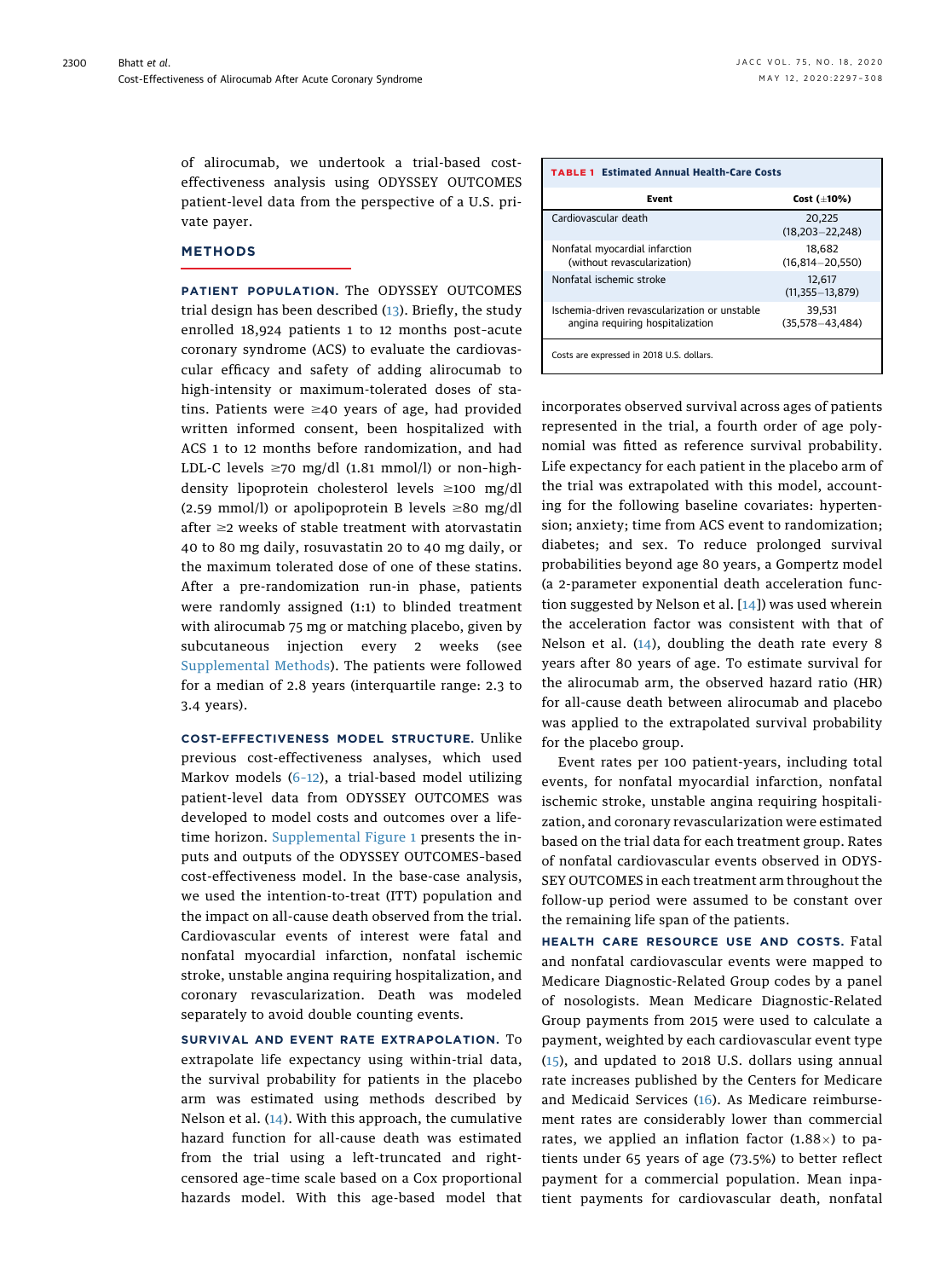myocardial infarction, nonfatal ischemic stroke, unstable angina requiring hospitalization, and coronary revascularization, are shown in [Table 1](#page-3-0).

The following algorithm was followed to ensure we did not double count costs of cardiovascular events: if a nonfatal myocardial infarction and an urgent revascularization occurred on the same day, only the cost of the revascularization was counted. Likewise, if any cardiovascular event occurred on the same day as a cardiovascular death, only cardiovascular death was counted. If a fatal myocardial infarction and an urgent revascularization occurred on the same day, the model only accounted for cardiovascular death; if the revascularization occurred on a different day, both were counted. Otherwise all events were assigned corresponding weighted-average payments to estimate inpatient costs.

The annual cost of alirocumab was assumed to be \$5,850, reflective of the current list price not inclusive of any potential rebates/discounts offered to payers. An adherence rate was applied using the mean number of injections per year observed in the trial (21.8, 95% confidence interval [CI]: 21.7 to 22.0) divided by the 26 injections expected per year. Use of alirocumab was assumed to continue at this rate over the remaining life span of the patient, without accounting for future price reductions after loss of patent protection.

UTILITY ANALYSIS. The EuroQol 5-dimensional 3-level (EQ-5D-3L) instrument ([17\)](#page-10-15), a generic preference-based measure of health, was used to assess each patient's health status at baseline, every 2 to 4 months during the double-blind trial period, and on trial termination. Responses to the 5 items included in the EQ-5D-3L were converted to a utility tariff score using the U.S. scoring algorithm reported by Shaw et al. ([18](#page-10-16)). A repeated-measures, mixedeffects model ([19](#page-10-17)) was used to regress utility values on 4 major cardiovascular events (nonfatal myocardial infarction, nonfatal ischemic stroke, unstable angina requiring hospitalization, and coronary revascularization) to estimate post-event decrements in EQ-5D-3L utility values. Each of the 4 major cardiovascular events was modeled using 2 indicator variables: acute phase and long-term phase. The acute phase indicated a cardiovascular event that occurred within 90 days before the assessment of EQ-5D-3L; the long-term phase indicated a cardiovascular event that occurred more than 90 days before the assessment. The EQ-5D-3L model also controlled for age, sex, baseline EQ-5D-3L utility, cardiovascular history, and diabetes at baseline. When modeling health utilities over time, the mean age-adjusted utility values were reduced by the acute-phase

disutilities estimated in the regression model for nonfatal myocardial infarction, nonfatal ischemic stroke, unstable angina requiring hospitalization, and coronary revascularization, followed by chronic phase disutilities for each event until death.

COST-EFFECTIVENESS ANALYSIS. Quality-adjusted life-years (QALYs) and life-years gained were calculated for each year, accounting for the percentages of patients to have died or to have had each type of cardiovascular event in the current year, and the percentages with a history of cardiovascular events. Fatal events were assumed to have occurred half-way through the year. Acute-phase disutility weights were applied to a quarter of the year in which cardiovascular events occurred, and chronic-phase disutility weights were applied thereafter. After discounting, QALYs across all years were summed for each treatment group. The primary analysis was the incremental cost-effectiveness ratio (ICER), defined as the difference between mean discounted lifetime costs divided by the difference in mean discounted QALYs between the 2 treatment groups (i.e., alirocumab - placebo). Additionally, we estimated the annual cost of alirocumab necessary for it to become cost-effective at a commonly used willingness-to-pay (WTP) threshold (i.e., \$100,000 per QALY) ([20\)](#page-10-18). Costs and QALYs were discounted at 3% per year [\(20\)](#page-10-18).

#### COST-EFFECTIVENESS ACCEPTABILITY CURVES.

The variability of the estimation for ICERs in the basecase analysis and sensitivity analyses were assessed by nonparametric bootstrapping with 10,000 replications ([21](#page-10-19)). In each bootstrap sample, patients were randomly selected, with replacement within each treatment group; the full sequence of analyses described herein was executed. The percentages of bootstrap replications falling below a range of WTP thresholds were computed and plotted as costeffectiveness acceptability curves (CEACs). The 2.5 and 97.5 percentiles of the bootstrap distribution provided the 95% confidence intervals for the ICERs.

SUBGROUP ANALYSIS. Post hoc analysis of ODYSSEY OUTCOMES revealed a significant statistical interaction between treatment with alirocumab and baseline levels of LDL-C <100 mg/dl versus  $\geq$ 100 mg/dl for major adverse cardiovascular events and total nonfatal cardiovascular events and a trend for allcause death ( $p = 0.048$ ,  $p = 0.026$ , and  $p = 0.057$ , respectively) ([Supplemental Methods\)](https://doi.org/10.1016/j.jacc.2020.03.029). Considering interest among health care payers in the United States in identifying patients most likely to benefit from higher-cost treatments, stratified results are presented for patients with baseline LDL-C levels  $\langle$ 100 mg/dl and  $\ge$ 100 mg/dl.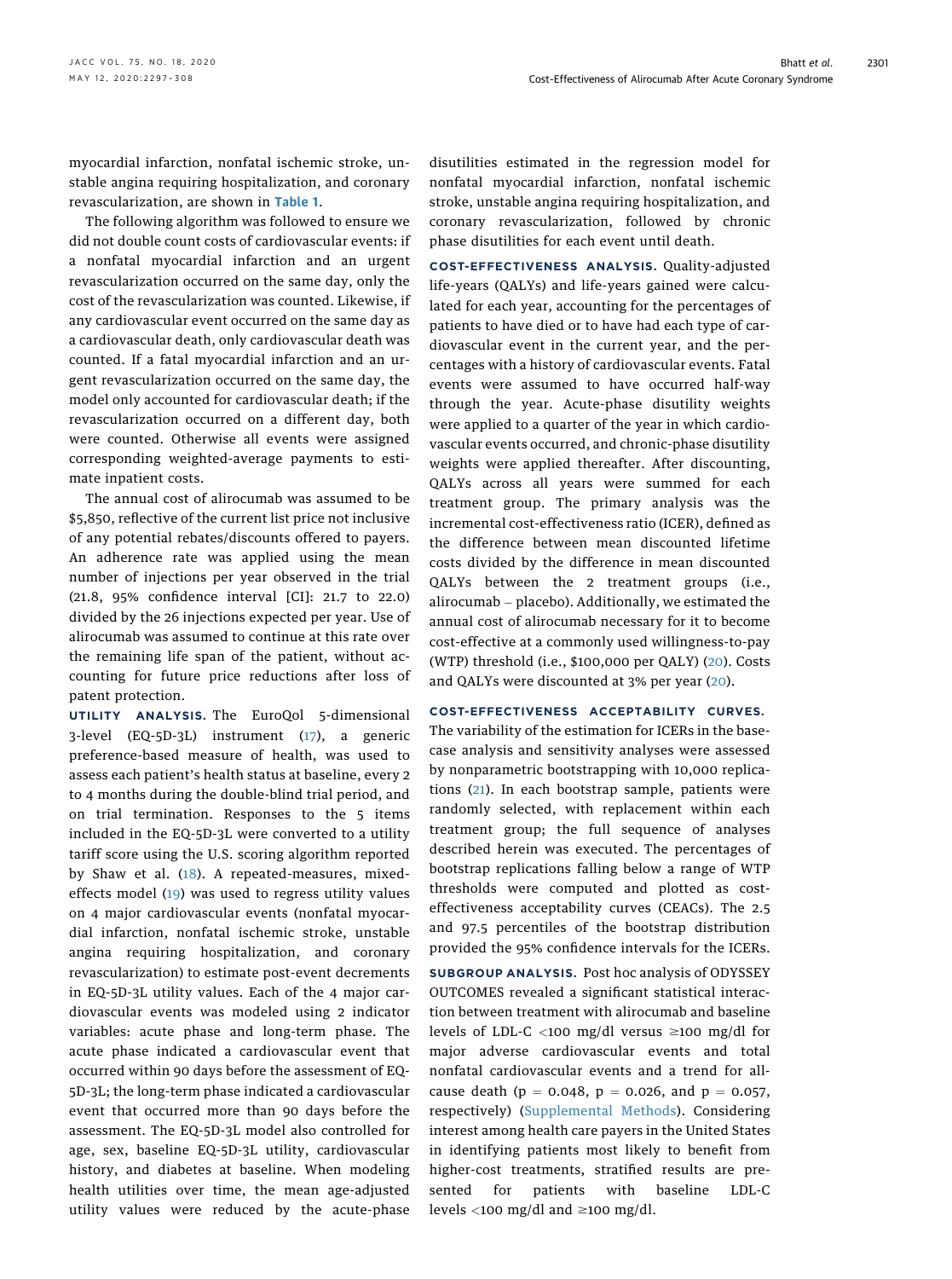<span id="page-5-1"></span>

| <b>TABLE 2 Model Input Parameters</b>                              |                                   |                                                     |                                            |  |  |  |  |  |  |
|--------------------------------------------------------------------|-----------------------------------|-----------------------------------------------------|--------------------------------------------|--|--|--|--|--|--|
| <b>Treatment Effect of Alirocumab</b>                              |                                   |                                                     |                                            |  |  |  |  |  |  |
|                                                                    | HR (95% CI)                       |                                                     |                                            |  |  |  |  |  |  |
| Event                                                              | <b>ITT Population (Base Case)</b> | Subgroup With LDL-C ≥100 mg/dl at Baseline          | Subgroup With LDL-C <100 mg/dl at Baseline |  |  |  |  |  |  |
| Cardiovascular death                                               | 0.88 (0.74 to 1.05)               | 0.68 (0.52 to 0.90)                                 | 1.03 (0.82 to 1.29)                        |  |  |  |  |  |  |
| All-cause death                                                    | 0.85 (0.73 to 0.98)               | 0.70 (0.55 to 0.88)                                 | 0.95 (0.79 to 1.14)                        |  |  |  |  |  |  |
| Event Rates (Per 100 Patient-Years) for Base-Case (ITT Population) |                                   |                                                     |                                            |  |  |  |  |  |  |
| Rate (95% CI)                                                      |                                   |                                                     |                                            |  |  |  |  |  |  |
| Event                                                              |                                   | <b>Alirocumab</b>                                   | Placebo                                    |  |  |  |  |  |  |
| All-cause death                                                    |                                   | 1.24 (1.11 to 1.37)                                 | 1.46 (1.32 to 1.60)                        |  |  |  |  |  |  |
| Cardiovascular death                                               |                                   | 0.89 (0.78 to 1.00)                                 | 1.01 (0.89 to 1.13)                        |  |  |  |  |  |  |
| Nonfatal MI for disutility*                                        |                                   | 3.20 (2.91 to 3.50)                                 | 3.69 (3.39 to 4.01)                        |  |  |  |  |  |  |
| Nonfatal MI for cost*                                              |                                   | 2.70 (2.43 to 2.98)                                 | 3.12 (2.84 to 3.41)                        |  |  |  |  |  |  |
| Nonfatal ischemic stroke                                           |                                   | 0.44 (0.36 to 0.53)                                 | 0.62 (0.52 to 0.73)                        |  |  |  |  |  |  |
| Unstable angina requiring hospitalization                          |                                   | 0.14 (0.09 to 0.19)                                 | 0.24 (0.18 to 0.30)                        |  |  |  |  |  |  |
| Ischemia-driven revascularization                                  |                                   | 3.19 (2.95 to 3.45)                                 | 3.70 (3.43 to 3.97)                        |  |  |  |  |  |  |
|                                                                    |                                   | Utility Analyses for the Base Case (ITT Population) |                                            |  |  |  |  |  |  |
| Analysis                                                           |                                   | <b>Time Frame</b>                                   | Mean (95% CI)                              |  |  |  |  |  |  |
| <b>Utilities</b>                                                   |                                   |                                                     |                                            |  |  |  |  |  |  |
| <b>Baseline</b>                                                    |                                   |                                                     | 0.893 (0.891 to 0.895)                     |  |  |  |  |  |  |
| Age                                                                |                                   |                                                     | $-0.0005$ ( $-0.001$ to 0.000)             |  |  |  |  |  |  |
| Disutilities (acute or long term)                                  |                                   |                                                     |                                            |  |  |  |  |  |  |
| Nonfatal MI                                                        |                                   | Acute <sup>+</sup>                                  | $-0.028$ ( $-0.034$ to $-0.021$ )          |  |  |  |  |  |  |
|                                                                    |                                   | Long term‡                                          | $-0.023$ ( $-0.027$ to $-0.018$ )          |  |  |  |  |  |  |
| Nonfatal ischemic stroke                                           |                                   | Acutet                                              | $-0.073$ ( $-0.090$ to $-0.056$ )          |  |  |  |  |  |  |
|                                                                    |                                   | Long term‡                                          | $-0.069$ ( $-0.080$ to $-0.059$ )          |  |  |  |  |  |  |
| Unstable angina requiring hospitalization                          |                                   | Acute <sup>+</sup>                                  | $-0.021$ ( $-0.045$ to 0.003)              |  |  |  |  |  |  |
|                                                                    |                                   | Long term‡                                          | $-0.001$ ( $-0.016$ to 0.014)              |  |  |  |  |  |  |
| Ischemia-driven revascularization                                  |                                   | Acute <sup>+</sup>                                  | $-0.007$ ( $-0.014$ to $-0.001$ )          |  |  |  |  |  |  |
|                                                                    |                                   | Long term‡                                          | $0.002$ (-0.002 to 0.007)                  |  |  |  |  |  |  |
|                                                                    |                                   |                                                     |                                            |  |  |  |  |  |  |

<span id="page-5-0"></span>\*Event rate differs to avoid double-counting of events. †Event occurring within 90 days. ‡Event occurring after 90 days.

 $CI = confidence$  interval; HR = hazard ratio; ITT = intention to treat; LDL-C = low-density lipoprotein cholesterol; MI = myocardial infarction.

SENSITIVITY ANALYSES. Several sensitivity analyses were performed to evaluate the impact on ICERs when applying alternative assumptions to estimate expected survival. In 1 sensitivity analysis, the HR for the effect of alirocumab on cardiovascular death (HR: 0.88; 95% CI: 0.74 to 1.05, for the ITT population) was applied instead of the effect of alirocumab on all-cause death (base case), whereby the effect of alirocumab was applied to cardiovascular deaths, whereas no treatment effect was applied to the noncardiovascular death rate. The proportions of cardiovascular to all deaths in the first 2 years were based on the placebo group in ODYSSEY OUTCOMES (first year is 78% and second year is 67%). The proportion of all deaths attributed to cardiovascular causes at 3 years and beyond (65%) was applied to all subsequent years.

Evidence for a 1-year delay in the beneficial treatment effect of LDL-C lowering has been demonstrated in randomized trials ([3](#page-10-1)[,22](#page-10-20)[,23\)](#page-10-21). Therefore, an additional sensitivity analysis, which evaluated the impact of alirocumab by applying separate HRs for mortality and nonfatal cardiovascular events in the first year of treatment and beyond the first year of follow-up in ODYSSEY OUTCOMES, was undertaken.

One-way sensitivity analyses were performed using alternate values for model parameters to identify key model drivers and the influence of parameter uncertainty: cardiovascular event costs  $(\pm 10\%)$ ; range of utilities/disutilities (95% CIs); HRs for death and nonfatal cardiovascular event rates in the placebo arm (95% CIs).

All analyses were conducted in SAS (version 9.4, SAS Software, Cary, North Carolina) and Excel (version 2010, Microsoft, Redmond, Washington).

# RESULTS

Demographic and clinical characteristics of the population have been described [\(1\)](#page-10-0). The flow chart is shown in [Supplemental Figure 2.](https://doi.org/10.1016/j.jacc.2020.03.029) Briefly, the mean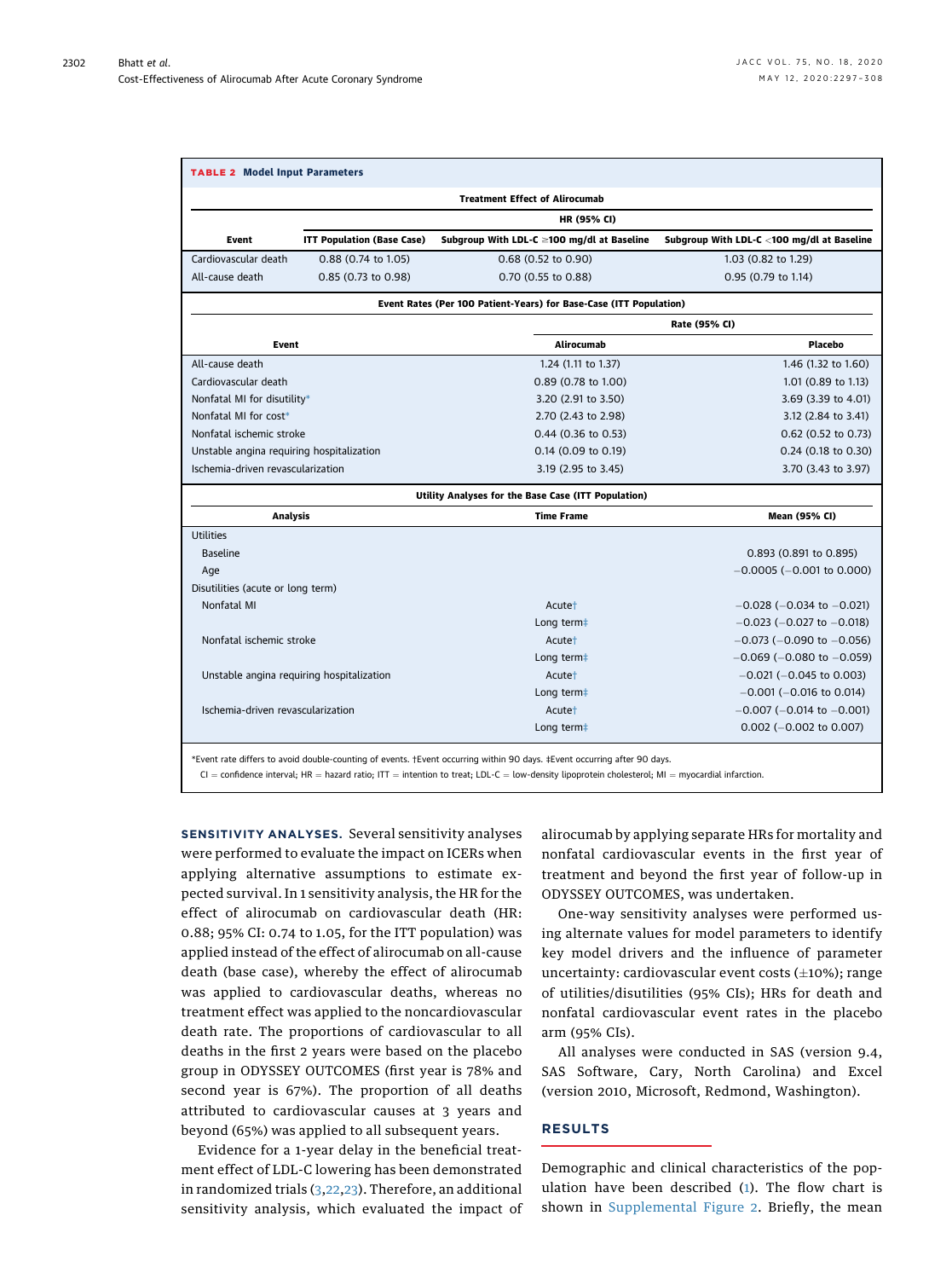<span id="page-6-0"></span>

age was 59  $\pm$  9 years, 75% (n = 14,162) were men, and 79% ( $n = 15,024$ ) were white. Mean baseline LDL-C was 92  $\pm$  31 mg/dl, with 89% receiving a highintensity statin at the time of randomization.

BASE-CASE ANALYSES. Survival extrapolation and cardiovascular event rates. Based on the method of Nelson et al. [\(14\)](#page-10-12), the average life expectancy of the placebo group was 75.28 years (range 41.36 to 94.72 years). After applying the observed average HR of 0.85 (95% CI: 0.73 to 0.98) ([Table 2](#page-5-1)), representing the impact of alirocumab on the rate of all-cause death from the ITT population for the basecase analysis, the extrapolated survival probabilities over life-year are illustrated in [Figure 1](#page-6-0), giving a life expectancy for alirocumab of 76.56 years. The remaining years of survival (undiscounted) were estimated at 17.32 (95% CI: 16.38 to 18.35) with alirocumab and 16.06 (95% CI: 15.52 to 16.61) with placebo based on the area under the survival curves. The discounted mean life-years were 13.07 (95% CI: 12.53 to 13.65) years in the alirocumab arm versus 12.33 (95% CI: 12.00 to 12.66) years in the placebo arm ([Supplemental Table 1](https://doi.org/10.1016/j.jacc.2020.03.029)). Further validation details for the model are provided in the [Supplemental Methods](https://doi.org/10.1016/j.jacc.2020.03.029) and [Supplemental Figures 3 to 5](https://doi.org/10.1016/j.jacc.2020.03.029). [Table 2](#page-5-1) displays the rates for cardiovascular events per 100 patient-years in the 2 treatment arms estimated from the trial for the ITT population.

UTILITY ANALYSIS. [Table 2](#page-5-1) reports the results of the mixed-effects regression analyses, showing the estimated short-term and long-term impacts of total nonfatal events on EQ-5D-3L health-utility weights in the trial. After applying the disutility weights to the extrapolated survival curves, the discounted mean QALYs were 11.53 years in the alirocumab arm versus 10.87 years in the placebo arm, resulting in a difference of 0.66 gained QALYs in the alirocumab group in the base-case analysis.

OVERALL AND STRATIFIED COST-EFFECTIVENESS.

In the base-case analysis, discounted lifetime costs per patient in the alirocumab and placebo groups were \$97,400 and \$36,100, respectively, representing an increase of \$61,300 with the addition of alirocumab to background statin therapy. When accounting for a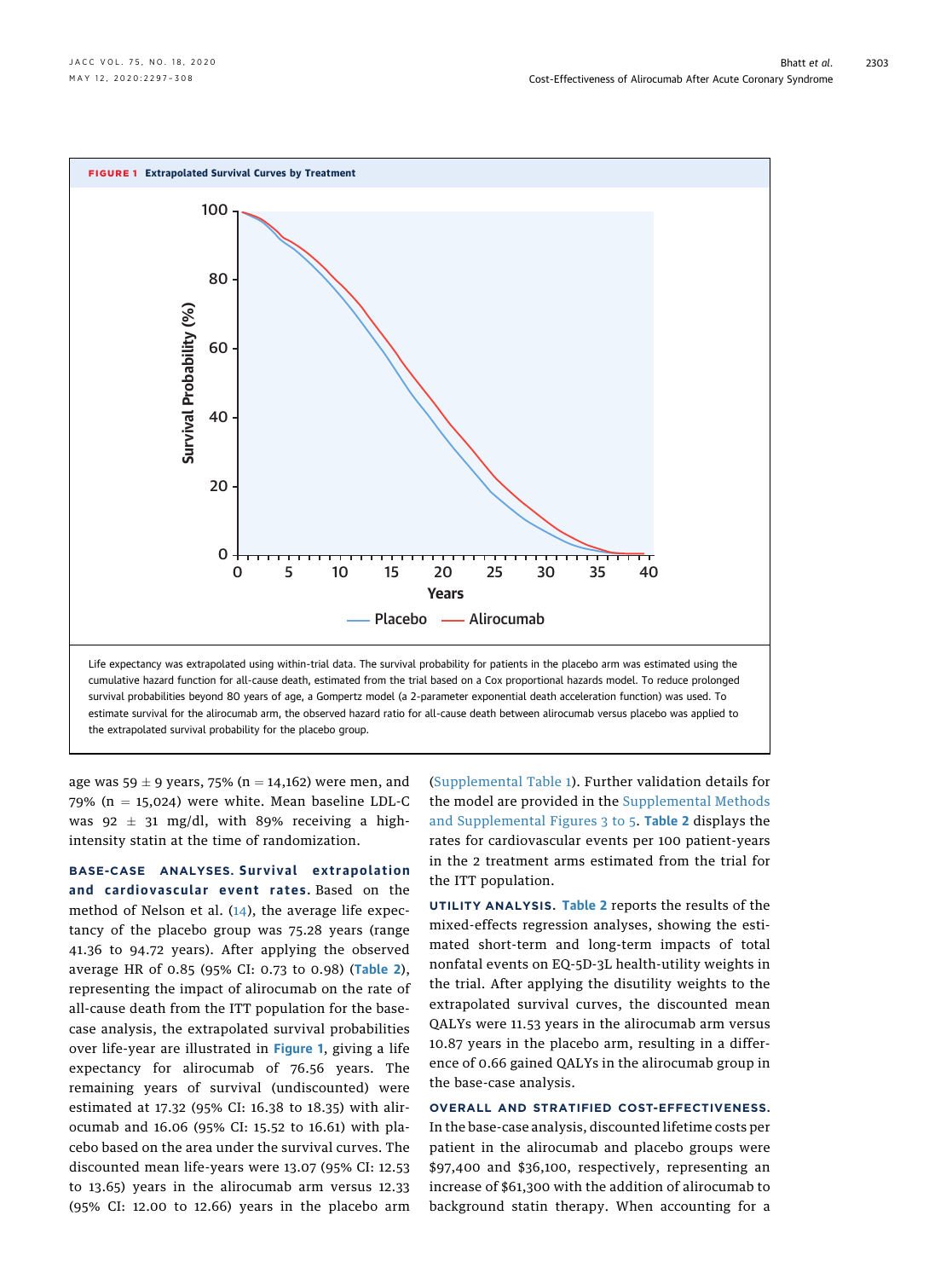<span id="page-7-0"></span>

| <b>TABLE 3 Base-Case Cost-Effectiveness Results</b>                                                                                                                                                                                                                          |                                                                                               |                                |                            |                                         |                            |                                  |                                                         |                               |                                 |
|------------------------------------------------------------------------------------------------------------------------------------------------------------------------------------------------------------------------------------------------------------------------------|-----------------------------------------------------------------------------------------------|--------------------------------|----------------------------|-----------------------------------------|----------------------------|----------------------------------|---------------------------------------------------------|-------------------------------|---------------------------------|
|                                                                                                                                                                                                                                                                              | Lifetime<br>Cost(5)                                                                           | Incremental<br>Difference (\$) | LY                         | <b>Incremental</b><br><b>Difference</b> | <b>OALY</b><br>Gained      | Incremental<br><b>Difference</b> | <b>ICER</b><br>(\$/LY Gained)                           | <b>ICER</b><br>(5/QALY)       | <b>VBP</b> at<br>\$100,000/QALY |
| Base case                                                                                                                                                                                                                                                                    |                                                                                               |                                |                            |                                         |                            |                                  |                                                         |                               |                                 |
| Alirocumab                                                                                                                                                                                                                                                                   | 97.400 (93.500<br>to 101,400)                                                                 | 61,300 (57,100<br>to 65,700)   | 13.07 (12.52)<br>to 13.66) | 0.74(0.09)<br>to 1.43)                  | 11.53 (11.05<br>to 12.05)  | 0.66(0.09)<br>to 1.26)           | 82,400 (42,400 to<br>396,500)                           | 92,200 (48,700 to<br>418,700) | 6,319                           |
| Placebo                                                                                                                                                                                                                                                                      | 36,100 (34,000<br>to 38,200)                                                                  |                                | 12.33 (12.00<br>to 12.65)  |                                         | 10.87 (10.58)<br>to 11.16) |                                  |                                                         |                               |                                 |
| LDL-C $\geq$ 100 mg/dl<br>subgroup                                                                                                                                                                                                                                           |                                                                                               |                                |                            |                                         |                            |                                  |                                                         |                               |                                 |
| Alirocumab                                                                                                                                                                                                                                                                   | 105,700 (98,500 61,500 (53,500<br>to 113,700)                                                 | to 70,200)                     | 13.23 (12.31<br>to 14.26)  | 1.68 (0.58<br>to 2.83)                  | to 12.38)                  | 2.45)                            | 11.50 (10.71 1.47 (0.53 to 36,600 (23,600 to<br>94,200) | 41,800 (27,200 to<br>103,700) | 13,357                          |
| Placebo                                                                                                                                                                                                                                                                      | 44,100 (40,100<br>to 48,200)                                                                  |                                | 11.55 (11.01<br>to 12.12)  |                                         | 10.03 (9.56<br>to 10.53)   |                                  |                                                         |                               |                                 |
| LDL-C < $100$ mg/dl<br>subgroup                                                                                                                                                                                                                                              |                                                                                               |                                |                            |                                         |                            |                                  |                                                         |                               |                                 |
| Alirocumab                                                                                                                                                                                                                                                                   | 87,000 (82,400 60,500 (55,700 12.90 (12.20 0.22 (-0.58 11.45 (10.84 0.20 (-0.50<br>to 91.900) | to 65.700)                     | to 13.63)                  | to 1.05)                                | to 12.09)                  | to 0.93)                         | 274.000<br>$(-2,069,800)$ to                            | 299,400<br>$(-2,312,200)$ to  | 2,083                           |
| Placebo                                                                                                                                                                                                                                                                      | 26,500 (24,500<br>to 28,600)                                                                  |                                | 12.68 (12.27<br>to 13.08)  |                                         | 11.25 (10.88)<br>to 11.60) |                                  | 1,921,400)                                              | 2,347,000)                    |                                 |
| Parenthetical values are 95% CI. Costs are expressed in 2018 U.S. dollars and are rounded to nearest \$100.<br>ICER = incremental cost-effectiveness ratio; LY = life-year; QALY = quality-adjusted life-year; VBP = value-based pricing; other abbreviations as in Table 2. |                                                                                               |                                |                            |                                         |                            |                                  |                                                         |                               |                                 |

0.66 gain in QALYs with alirocumab versus placebo, the ICER was estimated at \$92,200 per QALY gained ([Table 3](#page-7-0)). At the \$100,000 WTP threshold, the annual value-based price for alirocumab was up to \$6,319. The CEAC revealed that 57.8% of replicates fell at or below a \$100,000 per QALY WTP threshold and 81.7% fell at or below a \$150,000 per QALY threshold ([Central](#page-8-0) [Illustration](#page-8-0)). Event rates and utility values for patients with a baseline LDL-C  $\geq$ 100 mg/dl and those with a value  $\langle$ 100 mg/dl are shown in [Supplemental](https://doi.org/10.1016/j.jacc.2020.03.029) [Tables 2 and 3.](https://doi.org/10.1016/j.jacc.2020.03.029) If alirocumab treatment was restricted to patients with a baseline LDL-C  $\geq$ 100 mg/dl, the incremental cost was \$61,500 with an incremental QALY of 1.47, leading to an ICER of \$41,800 per QALY gained. In patients with a baseline LDL-C  $<$ 100 mg/dl, the incremental cost was \$60,500 with an incremental QALY of 0.20, leading to an ICER of \$299,400 ([Supplemental](https://doi.org/10.1016/j.jacc.2020.03.029) [Table 4\)](https://doi.org/10.1016/j.jacc.2020.03.029). The CEACs show that 97.1% of replicates fell at or below the \$100,000 per QALY WTP threshold for the  $\geq$ 100 mg/dl subgroup, and 12.4% for the <100 mg/dl subgroup ([Central Illustration](#page-8-0)).

SENSITIVITY ANALYSES. Input parameters for other sensitivity analyses are reported in [Supplemental](https://doi.org/10.1016/j.jacc.2020.03.029) [Table 5](https://doi.org/10.1016/j.jacc.2020.03.029). When cardiovascular death was used in lieu of all-cause death, the ICER increased to \$173,800 per QALY gained in the ITT population and \$53,800 per QALY gained in the  $\geq$ 100 mg/dl subgroup. For mortality and nonfatal cardiovascular events, when we applied separate HRs in the first year of treatment and beyond the first year of follow-up, the ICER decreased to \$66,600 per QALY in the ITT population ([Supplemental Table 6\)](https://doi.org/10.1016/j.jacc.2020.03.029). The CEAC for the varying HR from the ITT population is shown in [Supplemental](https://doi.org/10.1016/j.jacc.2020.03.029) [Figure 6](https://doi.org/10.1016/j.jacc.2020.03.029) and for the cardiovascular HR in [Supplemental Figure 7.](https://doi.org/10.1016/j.jacc.2020.03.029) One-way sensitivity analyses, performed using alternate values for model parameters, showed that the main driver was the mortality HR, whereas the utility, nonfatal cardiovascular event rates, and cardiovascular event costs had limited impact on the ICER ([Supplemental Figure 8](https://doi.org/10.1016/j.jacc.2020.03.029)).

## **DISCUSSION**

Using patient-level data from the ODYSSEY OUT-COMES trial, we extrapolated observed survival to determine the cost-effectiveness of alirocumab. In our base-case analysis, the ICER was \$92,200 per QALY, which is considered as intermediate value as defined in the American Heart Association/American College of Cardiology guidelines. However, this figure masks important differences in cost-effectiveness among patients with a baseline LDL-C above or below 100 mg/dl. Among patients with a baseline LDL-C  $\ge$ 100 mg/dl, the ICER was more attractive, at \$41,800 per QALY. This amount is below the \$50,000 per QALY benchmark suggested by American Heart Association/ American College of Cardiology to confer "high value" for high-income countries ([24\)](#page-10-22). When additional analyses were conducted using the treatment effect for cardiovascular death in lieu of all-cause death, the results were consistent, with an ICER of \$53,800 for patients with a baseline LDL-C  $\geq$ 100 mg/dl. On the other hand, in patients with a baseline LDL-C <100 mg/dl, alirocumab use resulted in an ICER of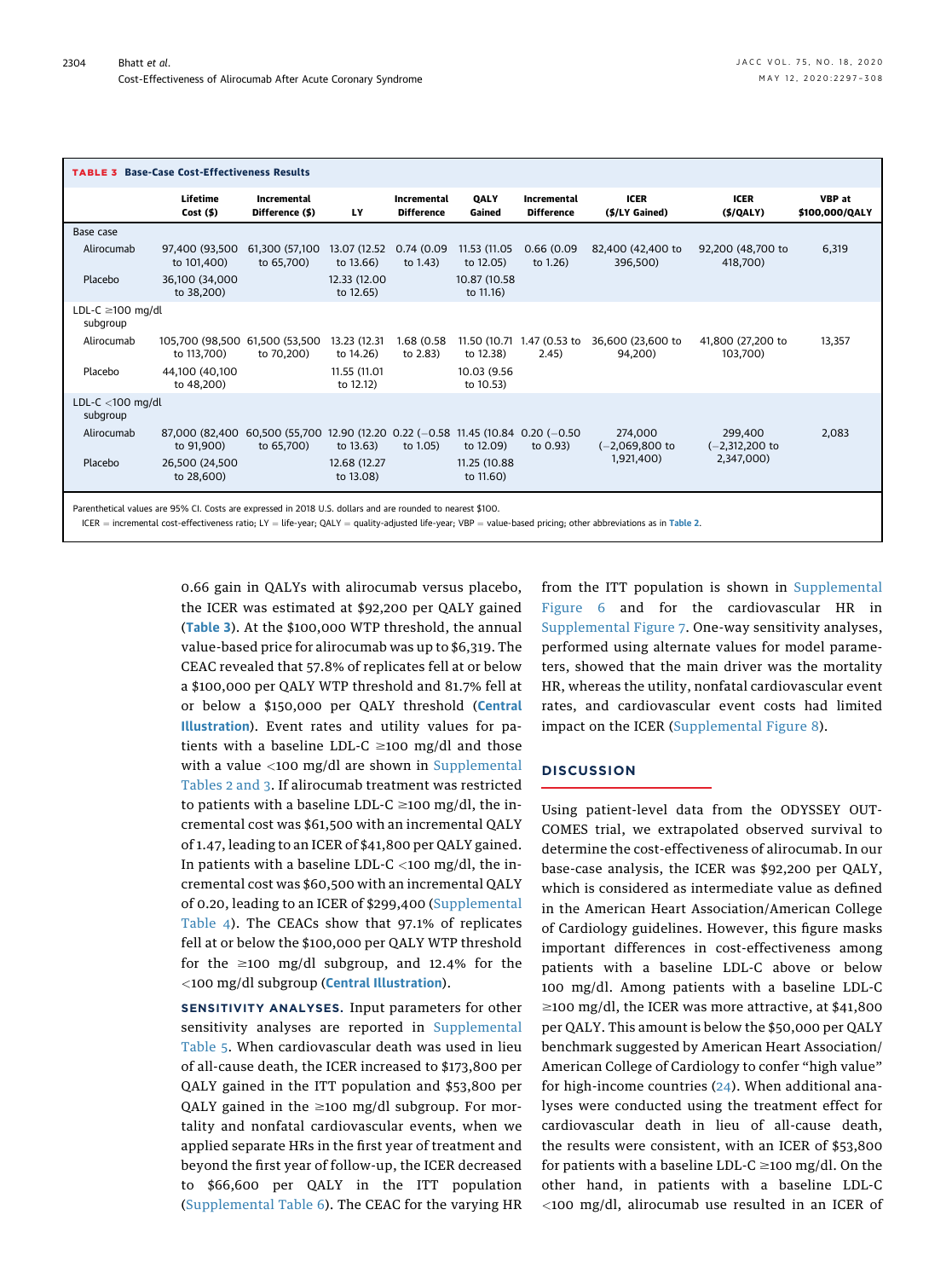<span id="page-8-0"></span>

threshold was \$150,000, alirocumab would be cost-effective 82% of the time.

\$299,400 per QALY, which would be considered low value (corresponding value-based prices at different costs/QALYs are shown in [Supplemental Table 7](https://doi.org/10.1016/j.jacc.2020.03.029)).

In the subgroup with LDL-C  $\geq$ 100 mg/dl at baseline, in which alirocumab appeared to demonstrate good value, there is biological plausibility for its increased value for money  $(1,2,25)$  $(1,2,25)$  $(1,2,25)$  $(1,2,25)$  $(1,2,25)$ . Baseline risk in these patients is generally higher than among patients with LDL-C <100 mg/dl. At the same time, a higher LDL-C concentration at baseline is associated with a larger absolute decrease in LDL-C under treatment with alirocumab, yielding a greater effect on risk reduction. Together, these findings make the subgroup with baseline LDL-C  $\geq$ 100 mg/dl clinically relevant and easily identified in routine clinical practice. Although we did not calculate cost effectiveness in other subgroups, favorable value for money with alirocumab treatment might also be expected in other patient categories defined by high absolute risk of recurrent ischemic events and death

and large absolute benefit from treatment. Among such subgroups identified in the ODYSSEY OUT-COMES trial are those with diabetes, polyvascular disease, prior coronary artery bypass surgery, or high levels of lipoprotein(a) (26–[29\)](#page-10-24).

The current study is a trial-based analysis that uses patient-level data obtained directly from the trial. Our study differs from prior cost-effectiveness analyses of PCSK9 inhibition that utilized a Markov transition-based model, which relies on aggregate data from the trials  $(7,9-12)$  $(7,9-12)$  $(7,9-12)$  $(7,9-12)$  $(7,9-12)$ . All model inputs for the current study were obtained from ODYSSEY OUT-COMES, whereas the prior analyses relied on data inputs from outside the trial, such as background event rates, treatment effect, and utility parameters. Patient-level data provide further insights. For one, we can account for patient characteristics associated with mortality that would not be evident with triallevel results. For instance, for a given mortality rate, if younger patients more often died in the trial, there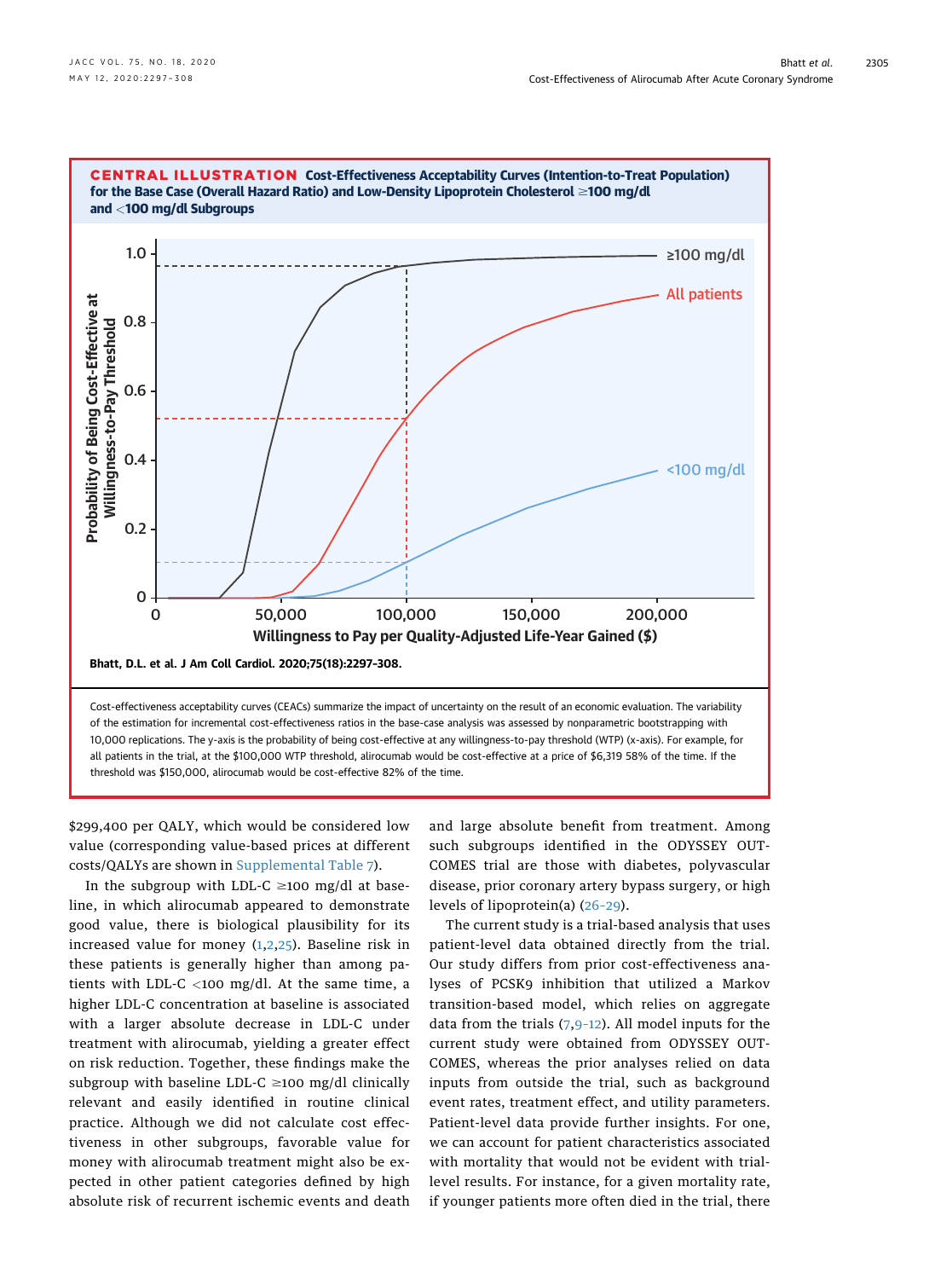would be a greater reduction in life expectancy than if older patients had died. There would be no way to incorporate (or know) that from trial-level data. Generally, using patient-level data facilitates subgroup analyses because they inherently incorporate relationships between patient characteristics and rates of nonfatal events, mortality, and disutilities that would not be accounted for in a trial-level analysis that may just change the HR for the treatment effect in the corresponding subgroup. Given the emphasis on cost-effectiveness in the 2018 U.S. cholesterol-lowering guidelines ([24](#page-10-22)), the present approach may provide a useful tool for clinicians to decide when to use a PCSK9 inhibitor after ACS.

Apart from the price of treatment, the 2 main "drivers" of value are the background event rate and survival benefit. In cardiovascular outcomes trials, the latter ordinarily is the more important factor [\(30\)](#page-11-0). Some prior PCSK9 inhibitor cost-effectiveness analyses have either underestimated the background cardiovascular event rate in the everyday clinical practice or do not take into consideration the benefits of averting death  $(7,12)$  $(7,12)$  $(7,12)$  $(7,12)$ . With a very high-risk population and longer duration of follow-up than previous trials of PCSK9 inhibitors, fewer deaths were observed with alirocumab than with placebo in the ODYSSEY OUTCOMES trial. The trial therefore provides a relevant dataset to project the effect of PCSK9 inhibition after ACS on long-term survival and cost per QALY.

A limitation in previous models is the way death was modeled. For example, 2 prior analyses [\(10,](#page-10-25)[12](#page-10-9)) used the cardiovascular disease policy model to determine the cost-effectiveness of alirocumab or evolocumab based on overall trial hazard ratios for selected endpoints. Rather than giving "credit" for averting death by applying trial-specific HRs for that endpoint, Kazi et al. ([12](#page-10-9)) stated that all-cause mortality was mediated through a reduction in the risk of death related to coronary heart disease and stroke. For alirocumab, the assumed HR applied to account for death was not the HR noted in the trial (0.85); rather, an HR of 0.88 was used, which was the stated HR for a major coronary heart disease event. In the FOURIER trial, which tested PCSK9 inhibition with evolocumab in patients with chronic atherosclerotic cardiovascular disease, the HR (evolocumab/placebo) for all-cause death was 1.05. In a cost-effectiveness analysis of that trial, the HR for myocardial infarction was used to project a long-term effect on death even though no mortality benefit was observed during the trial [\(12](#page-10-9)). A time-varying HR of 0.80 for the first year of treatment and 0.65 for the remaining period of a patient's life was assumed, resulting in a value-based price of \$4,200 per year for evolocumab.

This analysis was recently updated, incorporating the 60% reduction in the annual U.S. list price from \$14,523 to \$5,850 to the previous model. It also focused on patients with very high-risk atherosclerotic cardiovascular disease (defined by the new U.S. guidelines) and high baseline cardiovascular event rate assumptions, concluding that evolocumab is cost-effective in very high-risk patients ([11](#page-10-10)). Additionally, previous models did not consider all payerrelevant endpoints, such as coronary revascularization, which entails a high cost.

STUDY LIMITATIONS. Potential limitations of this analysis include some of the assumptions in our model. We did not use country-specific data, but rather applied U.S. costs to the global population enrolled in ODYSSEY OUTCOMES. The treatment effect of alirocumab was applied to all-cause mortality, which in the overall trial was nominally but not formally statistically significant according to pre-specified hierarchical testing. However, in the subgroup of patients with LDL-C  $\geq$ 100 mg/dl, the signal for mortality reduction was amplified and was corroborated by a significant reduction in cardiovascular mortality. The median follow-up in the trial was 2.8 years, though, by necessity, we extrapolated to (remaining) lifetime survival and costs. We did not consider follow-up or outpatient costs stemming from nonfatal cardiovascular events (e.g., those associated with recurrent hospitalization, rehabilitation, other medications, and lost years of employment). Time from index ACS to the beginning of randomization was incorporated as a covariate in the Nelson et al. model [\(14\)](#page-10-12); based on our model, we could not examine whether alirocumab would be cost effective by delaying treatment. The disutilities in our trial were of lower magnitude than those applied in other publications [\(19\)](#page-10-17), likely due to the missing EQ-5D-3L assessments during the acute phase of events. Our estimates include only the list price of alirocumab and do not consider discounts usually offered to payers. Finally, aside from our LDL-C subgroups, we did not incorporate other important subgroups, which could have higher baseline cardiovascular risk. In these respects, the present results provide a conservative estimate of the costeffectiveness of alirocumab after ACS.

# CONCLUSIONS

In a non-pre-specified subgroup analysis, we found that at an annual list price of \$5,850, alirocumab represents good value for money in patients with ACS and baseline LDL-C  $\geq$ 100 mg/dl despite statin therapy, though less value in patients with LDL- $C$  <100 mg/dl.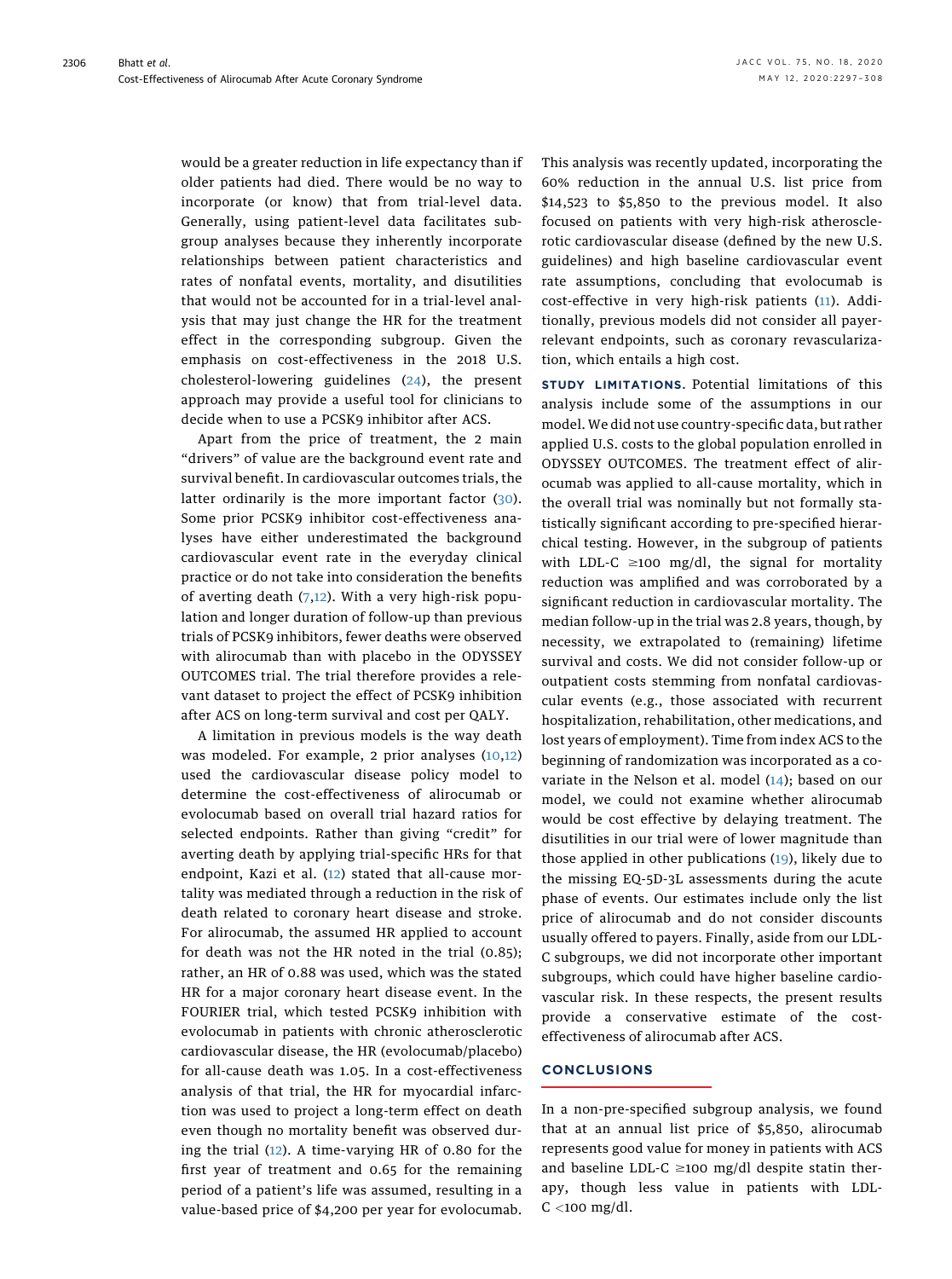ACKNOWLEDGMENTS The authors thank Sophie Rushton-Smith, PhD (MedLink Healthcare Communications, London), for editorial assistance, which was limited to editing for style, referencing, and figure and table editing. The authors wish to acknowledge the following sponsor employees, who contributed to this analysis: Andreas Kuznik (Regeneron Pharmaceuticals) and Alex Cockerham (Sanofi).

ADDRESS FOR CORRESPONDENCE: Dr. Deepak L. Bhatt, Brigham and Women's Hospital Heart and Vascular Center, Harvard Medical School, 75 Francis Street, Boston, Massachusetts 02115. E-mail: [dlbhattmd@post.](mailto:dlbhattmd@post.harvard.edu) [harvard.edu.](mailto:dlbhattmd@post.harvard.edu) Twitter: [@DLBhattMD,](https://twitter.com/DLBhattMD) [@gabrielsteg.](https://twitter.com/gabrielsteg)

## PERSPECTIVES

COMPETENCY IN SYSTEMS-BASED PRACTICE: Patientlevel health economic analysis suggests that to optimize value in relation to cost PCSK9 inhibitor therapy should be directed toward patients at highest risk, such as those with baseline LDL-C levels  $\geq$ 100 mg/dl.

TRANSLATIONAL OUTLOOK: Additional cost-effective strategies that reduce LDL-C and lower the risk of ischemic events and death are needed for patients in whom statin therapy is not sufficient.

#### REFERENCES

<span id="page-10-0"></span>1. [Schwartz GG, Steg PG, Szarek M, et al., for the](http://refhub.elsevier.com/S0735-1097(20)34635-0/sref1) [ODYSSEY OUTCOMES Committees and In](http://refhub.elsevier.com/S0735-1097(20)34635-0/sref1)[vestigators. Alirocumab and cardiovascular out](http://refhub.elsevier.com/S0735-1097(20)34635-0/sref1)[comes after acute coronary syndrome. N Engl J](http://refhub.elsevier.com/S0735-1097(20)34635-0/sref1) [Med 2018;379:2097](http://refhub.elsevier.com/S0735-1097(20)34635-0/sref1)–107.

<span id="page-10-2"></span>2. [Steg PG, Szarek M, Bhatt DL, et al., for the](http://refhub.elsevier.com/S0735-1097(20)34635-0/sref2) [ODYSSEY OUTCOMES Committees and In](http://refhub.elsevier.com/S0735-1097(20)34635-0/sref2)[vestigators. Effect of alirocumab on mortality af](http://refhub.elsevier.com/S0735-1097(20)34635-0/sref2)[ter acute coronary syndromes: an analysis of the](http://refhub.elsevier.com/S0735-1097(20)34635-0/sref2) [ODYSSEY OUTCOMES randomized clinical trial.](http://refhub.elsevier.com/S0735-1097(20)34635-0/sref2) [Circulation 2019;140:103](http://refhub.elsevier.com/S0735-1097(20)34635-0/sref2)–12.

<span id="page-10-1"></span>3. [Sabatine MS, Giugliano RP, Keech AC, et al., for](http://refhub.elsevier.com/S0735-1097(20)34635-0/sref3) [the FOURIER Steering Committee and In](http://refhub.elsevier.com/S0735-1097(20)34635-0/sref3)[vestigators. Evolocumab and clinical outcomes in](http://refhub.elsevier.com/S0735-1097(20)34635-0/sref3) [patients with cardiovascular disease. N Engl J Med](http://refhub.elsevier.com/S0735-1097(20)34635-0/sref3) [2017;376:1713](http://refhub.elsevier.com/S0735-1097(20)34635-0/sref3)–22.

<span id="page-10-3"></span>4. [Szarek M, White HD, Schwartz GG, et al., for the](http://refhub.elsevier.com/S0735-1097(20)34635-0/sref4) [ODYSSEY OUTCOMES Committees and In](http://refhub.elsevier.com/S0735-1097(20)34635-0/sref4)[vestigators. Alirocumab reduces total nonfatal](http://refhub.elsevier.com/S0735-1097(20)34635-0/sref4) [cardiovascular and fatal events: the ODYSSEY](http://refhub.elsevier.com/S0735-1097(20)34635-0/sref4) [OUTCOMES trial. J Am Coll Cardiol 2019;73:](http://refhub.elsevier.com/S0735-1097(20)34635-0/sref4) [387](http://refhub.elsevier.com/S0735-1097(20)34635-0/sref4)–96.

<span id="page-10-4"></span>5. [Navar AM, Taylor B, Mulder H, et al. Association](http://refhub.elsevier.com/S0735-1097(20)34635-0/sref5) [of prior authorization and out-of-pocket costs](http://refhub.elsevier.com/S0735-1097(20)34635-0/sref5) [with patient access to PCSK9 inhibitor therapy.](http://refhub.elsevier.com/S0735-1097(20)34635-0/sref5) [JAMA Cardiol 2017;2:1217](http://refhub.elsevier.com/S0735-1097(20)34635-0/sref5)–25.

<span id="page-10-5"></span>6. [Kazi DS, Moran AE, Coxson PG, et al. Cost](http://refhub.elsevier.com/S0735-1097(20)34635-0/sref6)[effectiveness of PCSK9 inhibitor therapy in pa](http://refhub.elsevier.com/S0735-1097(20)34635-0/sref6)[tients with heterozygous familial hypercholester](http://refhub.elsevier.com/S0735-1097(20)34635-0/sref6)[olemia or atherosclerotic cardiovascular disease.](http://refhub.elsevier.com/S0735-1097(20)34635-0/sref6) [JAMA 2016;316:743](http://refhub.elsevier.com/S0735-1097(20)34635-0/sref6)–53.

<span id="page-10-7"></span>7. [Arrieta A, Hong JC, Khera R, Virani SS,](http://refhub.elsevier.com/S0735-1097(20)34635-0/sref7) [Krumholz HM, Nasir K. Updated cost-effectiveness](http://refhub.elsevier.com/S0735-1097(20)34635-0/sref7) [assessments of PCSK9 inhibitors from the per](http://refhub.elsevier.com/S0735-1097(20)34635-0/sref7)[spectives of the health system and private payers:](http://refhub.elsevier.com/S0735-1097(20)34635-0/sref7) [insights derived from the FOURIER trial. JAMA](http://refhub.elsevier.com/S0735-1097(20)34635-0/sref7) [Cardiol 2017;2:1369](http://refhub.elsevier.com/S0735-1097(20)34635-0/sref7)–74.

<span id="page-10-6"></span>8. [Arrieta A, Page TF, Veledar E, Nasir K. Economic](http://refhub.elsevier.com/S0735-1097(20)34635-0/sref8) [evaluation of PCSK9 inhibitors in reducing car](http://refhub.elsevier.com/S0735-1097(20)34635-0/sref8)[diovascular risk from health system and private](http://refhub.elsevier.com/S0735-1097(20)34635-0/sref8) [payer perspectives. PLoS One 2017;12:e0169761](http://refhub.elsevier.com/S0735-1097(20)34635-0/sref8).

<span id="page-10-8"></span>9. [Fonarow GC, Keech AC, Pedersen TR, et al.](http://refhub.elsevier.com/S0735-1097(20)34635-0/sref9) [Cost-effectiveness of evolocumab therapy for](http://refhub.elsevier.com/S0735-1097(20)34635-0/sref9) [reducing cardiovascular events in patients with](http://refhub.elsevier.com/S0735-1097(20)34635-0/sref9) [atherosclerotic cardiovascular disease. JAMA Car](http://refhub.elsevier.com/S0735-1097(20)34635-0/sref9)[diol 2017;2:1069](http://refhub.elsevier.com/S0735-1097(20)34635-0/sref9)–78.

<span id="page-10-25"></span>10. [Kazi DS, Penko J, Coxson PG, et al. Updated](http://refhub.elsevier.com/S0735-1097(20)34635-0/sref10) [Cost-effectiveness analysis of PCSK9 inhibitors](http://refhub.elsevier.com/S0735-1097(20)34635-0/sref10) [based on the results of the FOURIER trial. JAMA](http://refhub.elsevier.com/S0735-1097(20)34635-0/sref10) [2017;318:748](http://refhub.elsevier.com/S0735-1097(20)34635-0/sref10)–50.

<span id="page-10-10"></span>11. [Fonarow GC, van Hout B, Villa G, Arellano J,](http://refhub.elsevier.com/S0735-1097(20)34635-0/sref11) [Lindgren P. Updated cost-effectiveness analysis of](http://refhub.elsevier.com/S0735-1097(20)34635-0/sref11) [evolocumab in patients with very high-risk](http://refhub.elsevier.com/S0735-1097(20)34635-0/sref11) [atherosclerotic cardiovascular disease. JAMA Car](http://refhub.elsevier.com/S0735-1097(20)34635-0/sref11)[diol 2019;4:691](http://refhub.elsevier.com/S0735-1097(20)34635-0/sref11)–5.

<span id="page-10-9"></span>12. [Kazi DS, Penko J, Coxson PG, Guzman D,](http://refhub.elsevier.com/S0735-1097(20)34635-0/sref12) [Wei PC, Bibbins-Domingo K. Cost-effectiveness of](http://refhub.elsevier.com/S0735-1097(20)34635-0/sref12) [alirocumab: a just-in-time analysis based on the](http://refhub.elsevier.com/S0735-1097(20)34635-0/sref12) [ODYSSEY Outcomes trial. Ann Intern Med 2019;](http://refhub.elsevier.com/S0735-1097(20)34635-0/sref12)  $170.221 - 9$ 

<span id="page-10-11"></span>13. [Schwartz GG, Bessac L, Berdan LG, et al. Effect](http://refhub.elsevier.com/S0735-1097(20)34635-0/sref13) [of alirocumab, a monoclonal antibody to PCSK9,](http://refhub.elsevier.com/S0735-1097(20)34635-0/sref13) [on long-term cardiovascular outcomes following](http://refhub.elsevier.com/S0735-1097(20)34635-0/sref13) [acute coronary syndromes: rationale and design of](http://refhub.elsevier.com/S0735-1097(20)34635-0/sref13) [the ODYSSEY Outcomes trial. Am Heart J 2014;](http://refhub.elsevier.com/S0735-1097(20)34635-0/sref13) [168:682](http://refhub.elsevier.com/S0735-1097(20)34635-0/sref13)–9.

<span id="page-10-12"></span>14. [Nelson CL, Sun JL, Tsiatis AA, Mark DB.](http://refhub.elsevier.com/S0735-1097(20)34635-0/sref14) [Empirical estimation of life expectancy from large](http://refhub.elsevier.com/S0735-1097(20)34635-0/sref14) [clinical trials: use of left-truncated, right-censored](http://refhub.elsevier.com/S0735-1097(20)34635-0/sref14) [survival analysis methodology. Stat Med 2008;27:](http://refhub.elsevier.com/S0735-1097(20)34635-0/sref14) [5525](http://refhub.elsevier.com/S0735-1097(20)34635-0/sref14)–55.

<span id="page-10-13"></span>15. Centers for Medicare and Medicaid Services (CMS). Draft ICD-10-CM/PCS MS-DRGv28 Definitions Manual. Available at: [https://www.cms.gov/](https://www.cms.gov/icd10m/version37-fullcode-cms/fullcode_cms/P0001.html) [icd10m/version37-fullcode-cms/fullcode\\_cms/](https://www.cms.gov/icd10m/version37-fullcode-cms/fullcode_cms/P0001.html) [P0001.html.](https://www.cms.gov/icd10m/version37-fullcode-cms/fullcode_cms/P0001.html) Accessed February 19, 2019.

<span id="page-10-14"></span>16. Centers for Medicare and Medicaid Services (CMS). National Summary of Inpatient Charge Data by Medicare. Available at: [https://data.cms.gov/](https://data.cms.gov/Medicare-Inpatient/National-Summary-of-Inpatient-Charge-Data-by-Medic/efwk-h4x3/data) [Medicare-Inpatient/National-Summary-of-Inpatient-](https://data.cms.gov/Medicare-Inpatient/National-Summary-of-Inpatient-Charge-Data-by-Medic/efwk-h4x3/data)[Charge-Data-by-Medic/efwk-h4x3/data](https://data.cms.gov/Medicare-Inpatient/National-Summary-of-Inpatient-Charge-Data-by-Medic/efwk-h4x3/data). Accessed February 19, 2019.

<span id="page-10-15"></span>17. [EuroQol Group. EuroQol](http://refhub.elsevier.com/S0735-1097(20)34635-0/sref17)—a new facility for the [measurement of health-related quality of life.](http://refhub.elsevier.com/S0735-1097(20)34635-0/sref17) [Health Policy 1990;16:199](http://refhub.elsevier.com/S0735-1097(20)34635-0/sref17)–208.

<span id="page-10-16"></span>18. [Shaw JW, Johnson JA, Coons SJ. US valuation](http://refhub.elsevier.com/S0735-1097(20)34635-0/sref18) [of the EQ-5D health states: development and](http://refhub.elsevier.com/S0735-1097(20)34635-0/sref18) [testing of the D1 valuation model. Med Care 2005;](http://refhub.elsevier.com/S0735-1097(20)34635-0/sref18) [43:203](http://refhub.elsevier.com/S0735-1097(20)34635-0/sref18)–20.

<span id="page-10-17"></span>19. [Briggs AH, Parfrey PS, Khan N, et al. Analyzing](http://refhub.elsevier.com/S0735-1097(20)34635-0/sref19) [health-related quality of life in the EVOLVE trial:](http://refhub.elsevier.com/S0735-1097(20)34635-0/sref19) [the joint impact of treatment and clinical events.](http://refhub.elsevier.com/S0735-1097(20)34635-0/sref19) [Med Decis Making 2016;36:965](http://refhub.elsevier.com/S0735-1097(20)34635-0/sref19)–72.

<span id="page-10-18"></span>20. [Neumann PJ, Cohen JT, Weinstein MC.](http://refhub.elsevier.com/S0735-1097(20)34635-0/sref20) [Updating cost-effectiveness](http://refhub.elsevier.com/S0735-1097(20)34635-0/sref20)—the curious resil[ience of the \\$50,000-per-QALY threshold. N Engl](http://refhub.elsevier.com/S0735-1097(20)34635-0/sref20) [J Med 2014;371:796](http://refhub.elsevier.com/S0735-1097(20)34635-0/sref20)–7.

<span id="page-10-19"></span>21. Efron B. Tibshirani R. An Introduction to the [Bootstrap. 15th edition. New York, NY: Chapman &](http://refhub.elsevier.com/S0735-1097(20)34635-0/sref21) [Hall, 1994.](http://refhub.elsevier.com/S0735-1097(20)34635-0/sref21)

<span id="page-10-20"></span>22. [Cannon CP, Blazing MA, Giugliano RP, et al.,](http://refhub.elsevier.com/S0735-1097(20)34635-0/sref22) [for the IMPROVE-IT Investigators. Ezetimibe](http://refhub.elsevier.com/S0735-1097(20)34635-0/sref22) [added to statin therapy after acute coronary syn](http://refhub.elsevier.com/S0735-1097(20)34635-0/sref22)[dromes. N Engl J Med 2015;372:2387](http://refhub.elsevier.com/S0735-1097(20)34635-0/sref22)–97.

<span id="page-10-21"></span>23. [Collins R, Reith C, Emberson J, et al. Interpre](http://refhub.elsevier.com/S0735-1097(20)34635-0/sref23)[tation of the evidence for the ef](http://refhub.elsevier.com/S0735-1097(20)34635-0/sref23)ficacy and safety of [statin therapy. Lancet 2016;388:2532](http://refhub.elsevier.com/S0735-1097(20)34635-0/sref23)–61.

<span id="page-10-22"></span>24. [Grundy SM, Stone NJ, Bailey AL, et al. 2018 AHA/](http://refhub.elsevier.com/S0735-1097(20)34635-0/sref24) [ACC/AACVPR/AAPA/ABC/ACPM/ADA/AGS/APhA/](http://refhub.elsevier.com/S0735-1097(20)34635-0/sref24) [ASPC/NLA/PCNA guideline on the management of](http://refhub.elsevier.com/S0735-1097(20)34635-0/sref24) [blood cholesterol: executive summary: a report of](http://refhub.elsevier.com/S0735-1097(20)34635-0/sref24) [the American College of Cardiology/American](http://refhub.elsevier.com/S0735-1097(20)34635-0/sref24) [Heart Association Task Force on Clinical Practice](http://refhub.elsevier.com/S0735-1097(20)34635-0/sref24) [Guidelines. J Am Coll Cardiol 2019;73:3168](http://refhub.elsevier.com/S0735-1097(20)34635-0/sref24)–209.

<span id="page-10-23"></span>25. [Navarese EP, Robinson JG, Kowalewski M,](http://refhub.elsevier.com/S0735-1097(20)34635-0/sref25) [et al. Association between baseline LDL-C level](http://refhub.elsevier.com/S0735-1097(20)34635-0/sref25) [and total and cardiovascular mortality after LDL-C](http://refhub.elsevier.com/S0735-1097(20)34635-0/sref25) [lowering: a systematic review and meta-analysis.](http://refhub.elsevier.com/S0735-1097(20)34635-0/sref25) [JAMA 2018;319:1566](http://refhub.elsevier.com/S0735-1097(20)34635-0/sref25)–79.

<span id="page-10-24"></span>26. [Ray KK, Colhoun HM, Szarek M, et al., for the](http://refhub.elsevier.com/S0735-1097(20)34635-0/sref26) [ODYSSEY OUTCOMES Committees and In](http://refhub.elsevier.com/S0735-1097(20)34635-0/sref26)[vestigators. Effects of alirocumab on cardiovas](http://refhub.elsevier.com/S0735-1097(20)34635-0/sref26)[cular and metabolic outcomes after acute](http://refhub.elsevier.com/S0735-1097(20)34635-0/sref26)